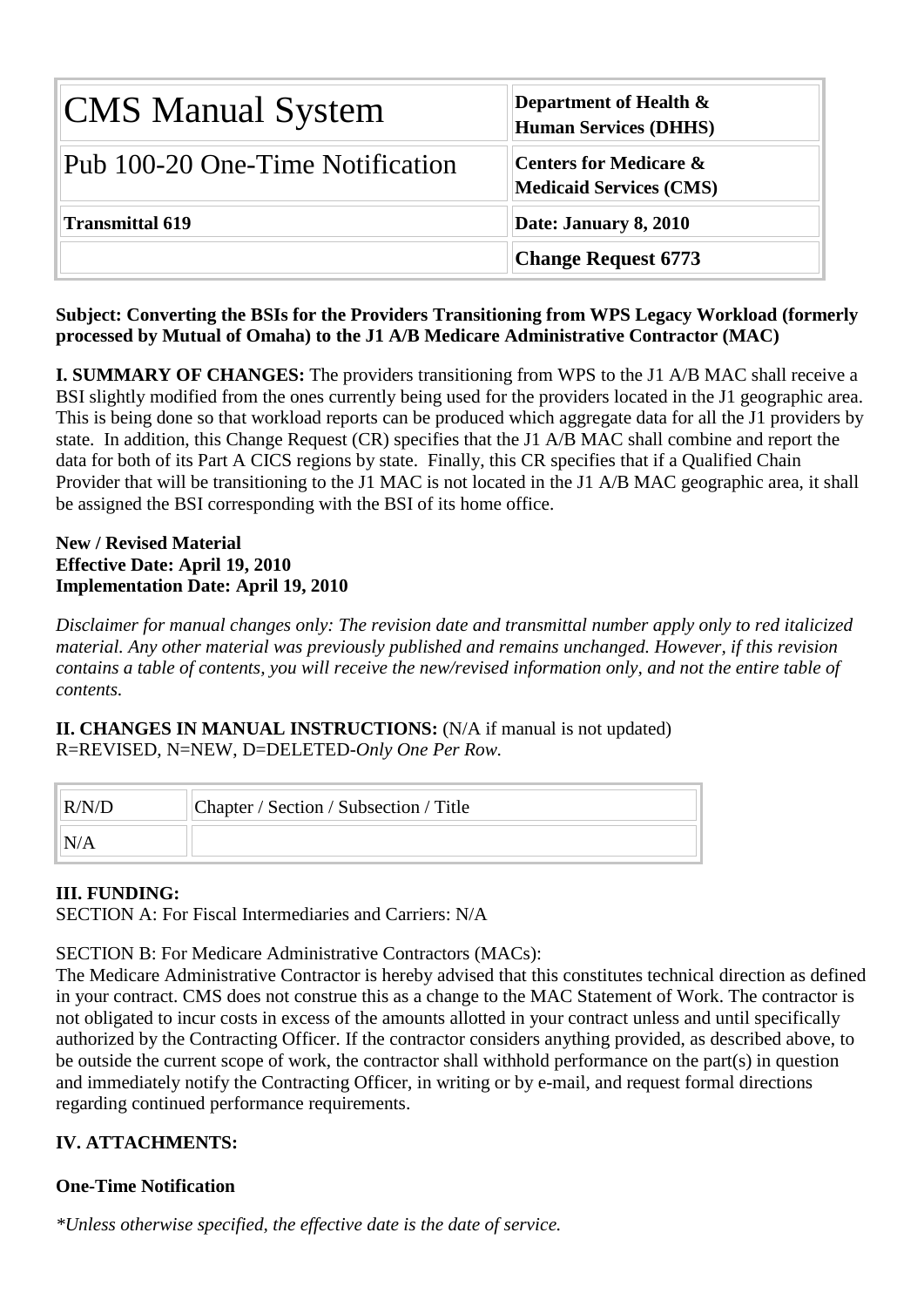# **Attachment – One-Time Notification**

**Pub. 100-20 Transmittal: 619 Date: January 8, 2010 Change Request: 6773**

### **SUBJECT: Converting the BSIs for the Providers Transitioning from** WPS Legacy Workload (formerly processed by Mutual of Omaha) to the J1 A/B Medicare Administrative Contractor (MAC)

**Effective Date**: April 19, 2010

**Implementation Date:** April 19, 2010

### **I. GENERAL INFORMATION**

#### **A. Background:**

As previously explained in Change Request (CR) 6569, Wisconsin Physicians Service (WPS) currently processes a Part A workload that in the past had been processed by Mutual of Omaha and which includes providers who fall under the geographic jurisdiction of all 15 Part A and Part B Medicare Administrative Contractor (A/B MAC) jurisdictions. This is known as the WPS Legacy workload. The Centers for Medicare and Medicaid Services (CMS) must transition all Title XVIII workloads to a MAC by October 1, 2011. That CR established a pilot to transition to the J1 A/B MAC the WPS Legacy providers who are located in the J1 A/B MAC's geographic area.

We had indicated in that CR that as per BR 6569.1.2.3 the providers transitioning to the J1 A/B MAC will be assigned the Business Segment Indicator (BSI) corresponding to their CMS Certification Number (CNN). In addition, BR 6569.10 indicated that CROWD shall be modified to accept the workload number of the new CICS region that will be used to process the workload transitioning from WPS to the J1 A/B MAC (01901).

The purpose of this CR is to notify all CMS shared systems, applications and anyone else who might be impacted that the providers transitioning from WPS to the J1 A/B MAC shall receive a BSI slightly modified from the ones currently being used for the providers located in the J1 geographic area. This is being done so that workload reports can be produced which aggregate data for all the J1 providers by state. In addition, this CR specifies that the J1 A/B MAC shall combine and report the data for both of its Part A CICS regions by state. Finally, this CR specifies that if a Qualified Chain Provider that will be transitioning to the J1 MAC is not located in the J1 A/B MAC geographic area, it shall be assigned the BSI corresponding with the BSI of its home office.

As previously indicated, Palmetto GBA holds the J1 A/B MAC contract. Its address is: Palmetto GBA 17 Technology Circle Columbia, SC 29203

The WPS Legacy workload is currently processed by Wisconsin Physicians Service (WPS). Its address is: Wisconsin Physicians Service 1751 West Broadway Madison, WI 53713

### **B. Policy: N/A**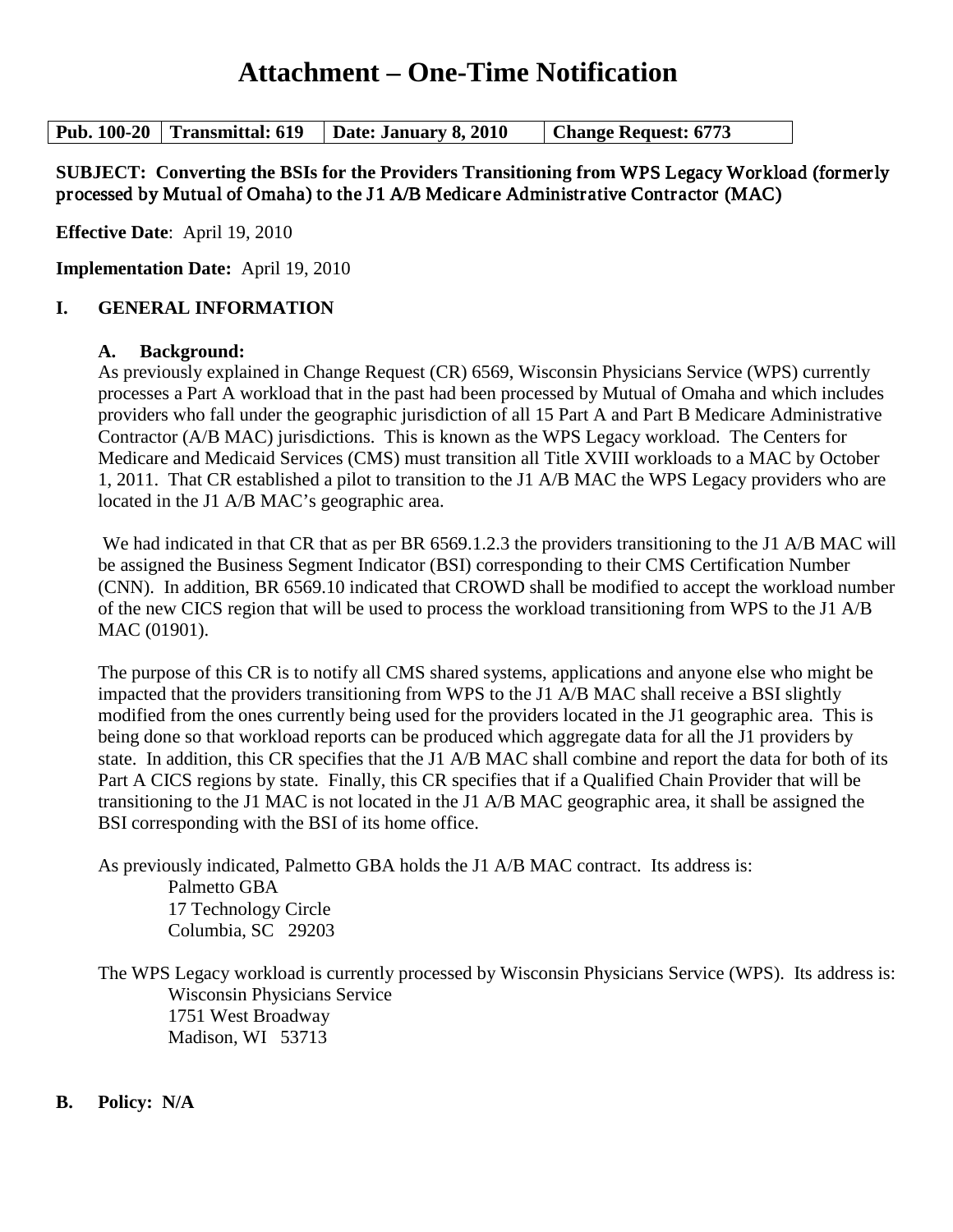# **II. BUSINESS REQUIREMENTS TABLE**

*Use"Shall" to denote a mandatory requirement*

| <b>Number</b> | Requirement                                |              |               |              |              |          |              |               |                  |   |                                |
|---------------|--------------------------------------------|--------------|---------------|--------------|--------------|----------|--------------|---------------|------------------|---|--------------------------------|
|               |                                            | A            | D             | $\mathbf{F}$ | C            | R        |              | Shared-System |                  |   | <b>OTHER</b>                   |
|               |                                            | B            | M<br>E        | $\mathbf I$  | A<br>R       | H<br>H   | $\mathbf{F}$ | M             | Maintainers<br>V | C |                                |
|               |                                            |              |               |              | $\mathbb{R}$ | $\bf{I}$ | I            | $\mathsf{C}$  | M                | W |                                |
|               |                                            | M<br>A       | M<br>A        |              | I<br>E       |          | S<br>S       | S             | S                | F |                                |
|               |                                            | $\mathsf{C}$ | $\mathcal{C}$ |              | $\mathbb{R}$ |          |              |               |                  |   |                                |
| 6773.1        | FISS, in consultation with the J1 A/B MAC, |              |               |              |              |          | X            |               |                  |   | J1 A/B MAC                     |
|               | and the WPS legacy contractor shall change |              |               |              |              |          |              |               |                  |   |                                |
|               | the Business Segment Indicators (BSI)      |              |               |              |              |          |              |               |                  |   |                                |
|               | currently assigned to the providers being  |              |               |              |              |          |              |               |                  |   |                                |
|               | moved from the WPS Legacy contractor       |              |               |              |              |          |              |               |                  |   |                                |
|               | workload to the J1 A/B MAC based upon      |              |               |              |              |          |              |               |                  |   |                                |
|               | provider's CCN.                            |              |               |              |              |          |              |               |                  |   |                                |
| 6773.1.1      | The BSIs referred to in BR 6773.1 shall be |              |               |              |              |          | X            |               |                  |   | J1 A/B MAC                     |
|               | assigned as follows:                       |              |               |              |              |          |              |               |                  |   |                                |
|               |                                            |              |               |              |              |          |              |               |                  |   |                                |
|               | California - CAM                           |              |               |              |              |          |              |               |                  |   |                                |
|               | Hawaii - HIM                               |              |               |              |              |          |              |               |                  |   |                                |
|               | Nevada - NVM                               |              |               |              |              |          |              |               |                  |   |                                |
| 6773.1.2      | CMM shall activate the BSIs referred to in |              |               |              |              |          |              |               |                  |   | Center for                     |
|               | BR 6773.1.1                                |              |               |              |              |          |              |               |                  |   | Medicare<br>Management         |
|               |                                            |              |               |              |              |          |              |               |                  |   | (CMM)                          |
| 6773.1.3      | If a Qualified Chain Provider that will be |              |               |              |              |          | X            |               |                  |   | J1 A/B MAC                     |
|               | transitioning to the J1 MAC is not located |              |               |              |              |          |              |               |                  |   |                                |
|               | in the J1 A/B MAC geographic area, FISS    |              |               |              |              |          |              |               |                  |   |                                |
|               | shall assign it the BSI corresponding with |              |               |              |              |          |              |               |                  |   |                                |
|               | the BSI of its home office.                |              |               |              |              |          |              |               |                  |   |                                |
| 6773.2        | Following the transition of the WPS Legacy |              |               |              |              |          | X            |               |                  |   |                                |
|               | workload, FISS shall aggregate the         |              |               |              |              |          |              |               |                  |   |                                |
|               | workloads processed in the current J1 A/B  |              |               |              |              |          |              |               |                  |   |                                |
|               | MAC Part A CICS region (01101, 01201       |              |               |              |              |          |              |               |                  |   |                                |
|               | and 01301) and the workload processed in   |              |               |              |              |          |              |               |                  |   |                                |
|               | the new stand alone former WPS legacy      |              |               |              |              |          |              |               |                  |   |                                |
|               | CICS region $(01901)$ for the purpose of   |              |               |              |              |          |              |               |                  |   |                                |
|               | workload reporting.                        |              |               |              |              |          |              |               |                  |   |                                |
| 6773.2.1      | The J1 A/B MAC shall aggregate and report  |              |               |              |              |          |              |               |                  |   | J1 A/B MAC,                    |
|               | to CMS the workloads processed in the      |              |               |              |              |          |              |               |                  |   | CROWD, PULSE                   |
|               | current J1 A/B MAC Part A CICS region      |              |               |              |              |          |              |               |                  |   |                                |
|               | $(01101, 01201$ and $01301)$ and the       |              |               |              |              |          |              |               |                  |   |                                |
|               | workload processed in the new stand alone  |              |               |              |              |          |              |               |                  |   |                                |
|               | former WPS legacy CICS region (01901).     |              |               |              |              |          |              |               |                  |   |                                |
|               | This is for both CROWD and non-CROWD       |              |               |              |              |          |              |               |                  |   |                                |
|               | reporting as well as reporting to PULSE.   |              |               |              |              |          |              |               |                  |   |                                |
| 6773.3        | Any CMS shared system or application that  |              |               |              |              |          |              |               |                  |   | BESS, CAFM,                    |
|               | utilizes the BSI or workload reports shall |              |               |              |              |          |              |               |                  |   | CERT, MIS, BESS,<br><b>CMS</b> |
|               | make whatever changes are necessary to     |              |               |              |              |          |              |               |                  |   | <b>BALTIMORE DC,</b>           |
|               | accommodate this BSI and workload          |              |               |              |              |          |              |               |                  |   | COBA & COBC,                   |
|               | reporting change.                          |              |               |              |              |          |              |               |                  |   | CROWD, PIES,                   |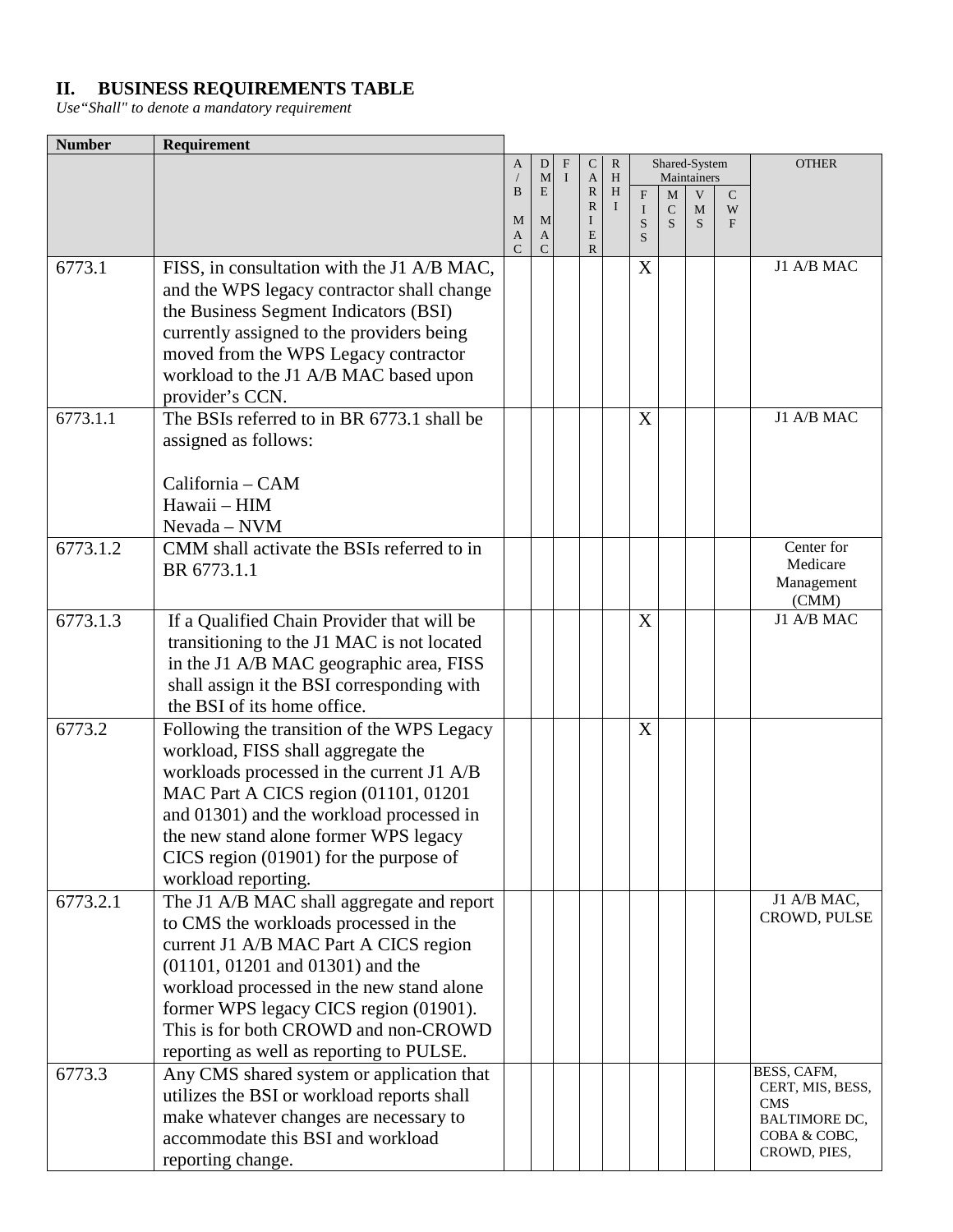| <b>Number</b> | Requirement |                                              |                  |                                          |                                                   |                              |                  |                              |                                  |                                 |                                                                                                                                                                                                                                                                                                    |  |
|---------------|-------------|----------------------------------------------|------------------|------------------------------------------|---------------------------------------------------|------------------------------|------------------|------------------------------|----------------------------------|---------------------------------|----------------------------------------------------------------------------------------------------------------------------------------------------------------------------------------------------------------------------------------------------------------------------------------------------|--|
|               |             | $\mathbf{A}$                                 | D<br>M           | $\boldsymbol{\mathrm{F}}$<br>$\mathbf I$ | $\mathbf C$<br>$\mathbf{A}$                       | $\mathbb{R}$<br>$\, {\rm H}$ |                  | Shared-System<br>Maintainers |                                  |                                 | <b>OTHER</b>                                                                                                                                                                                                                                                                                       |  |
|               |             | $\bf{B}$<br>M<br>$\mathbf{A}$<br>$\mathbf C$ | E<br>M<br>A<br>C |                                          | $\mathbb{R}$<br>$\mathbb{R}$<br>E<br>$\mathbb{R}$ | H<br>$\bf{I}$                | F<br>I<br>S<br>S | M<br>$\mathsf{C}$<br>S.      | V<br>$\mathbf M$<br><sub>S</sub> | $\mathcal{C}$<br>W<br>${\bf F}$ |                                                                                                                                                                                                                                                                                                    |  |
|               |             |                                              |                  |                                          |                                                   |                              |                  |                              |                                  |                                 | CSAMS, CWF,<br>DCS, ECRS, FISS,<br>HCIS, HIGLAS,<br>IRIS, the Local<br>Coverage<br>Determination<br>(LCD) Database,<br>LOLA, NGD, the<br>NPI crosswalk,<br>QIES (formerly<br>known as OSCAR),<br>PECOS, PIMR,<br>PORS, PS&R, the<br>PSC, PSOR,<br>PULSE, REMAS,<br>REMIS, STAR, and<br><b>ECPS</b> |  |

### **III. PROVIDER EDUCATION TABLE**

| <b>Number</b> | Requirement |             |   |   |              |              |                                       |              |              |
|---------------|-------------|-------------|---|---|--------------|--------------|---------------------------------------|--------------|--------------|
|               |             | A           | D | F | C            | $\mathbb{R}$ | Shared-                               |              | <b>OTHER</b> |
|               |             |             | M |   | A            | H            | System                                |              |              |
|               |             | B           | E |   | R            | H            | Maintainers                           |              |              |
|               |             |             |   |   | $\mathbb{R}$ |              | F<br>M                                | $\mathbf{L}$ | ╰            |
|               |             | M           | M |   |              |              | $\sim$<br>◡                           | M            | W            |
|               |             | A           | A |   | E            |              | $\sim$<br>$\sim$<br>$\mathbf{p}$<br>د | <sub>S</sub> | F            |
|               |             | $\sim$<br>U |   |   | $\mathbb{R}$ |              | $\sim$<br><u>ົບ</u>                   |              |              |
|               | None.       |             |   |   |              |              |                                       |              |              |

### **IV. SUPPORTING INFORMATION**

A new workload number for the J1 WPS Legacy Part A workload must be established so that the workload can be moved to the appropriate A/B MAC as per statutory requirements.

### **A. For any recommendations and supporting information associated with listed requirements, use the box below:**

*Use "Should" to denote a recommendation.*

| Recommendations or other supporting information: |
|--------------------------------------------------|
|                                                  |
|                                                  |
|                                                  |
|                                                  |

### **B. For all other recommendations and supporting information, use this space: N/A**

### **V. CONTACTS**

**Pre-Implementation Contact(s):** Scott Levine [\(Scott.Levine@cms.hhs.gov\)](mailto:Scott.Levine@cms.hhs.gov) or Steven Felsenberg [\(Steven.Felsenberg@cms.hhs.gov\)](mailto:Steven.Felsenberg@cms.hhs.gov).

**Post-Implementation Contact(s):** Scott Levine [\(Scott.Levine@cms.hhs.gov\)](mailto:Scott.Levine@cms.hhs.gov) or Steven Felsenberg [\(Steven.Felsenberg@cms.hhs.gov\)](mailto:Steven.Felsenberg@cms.hhs.gov).